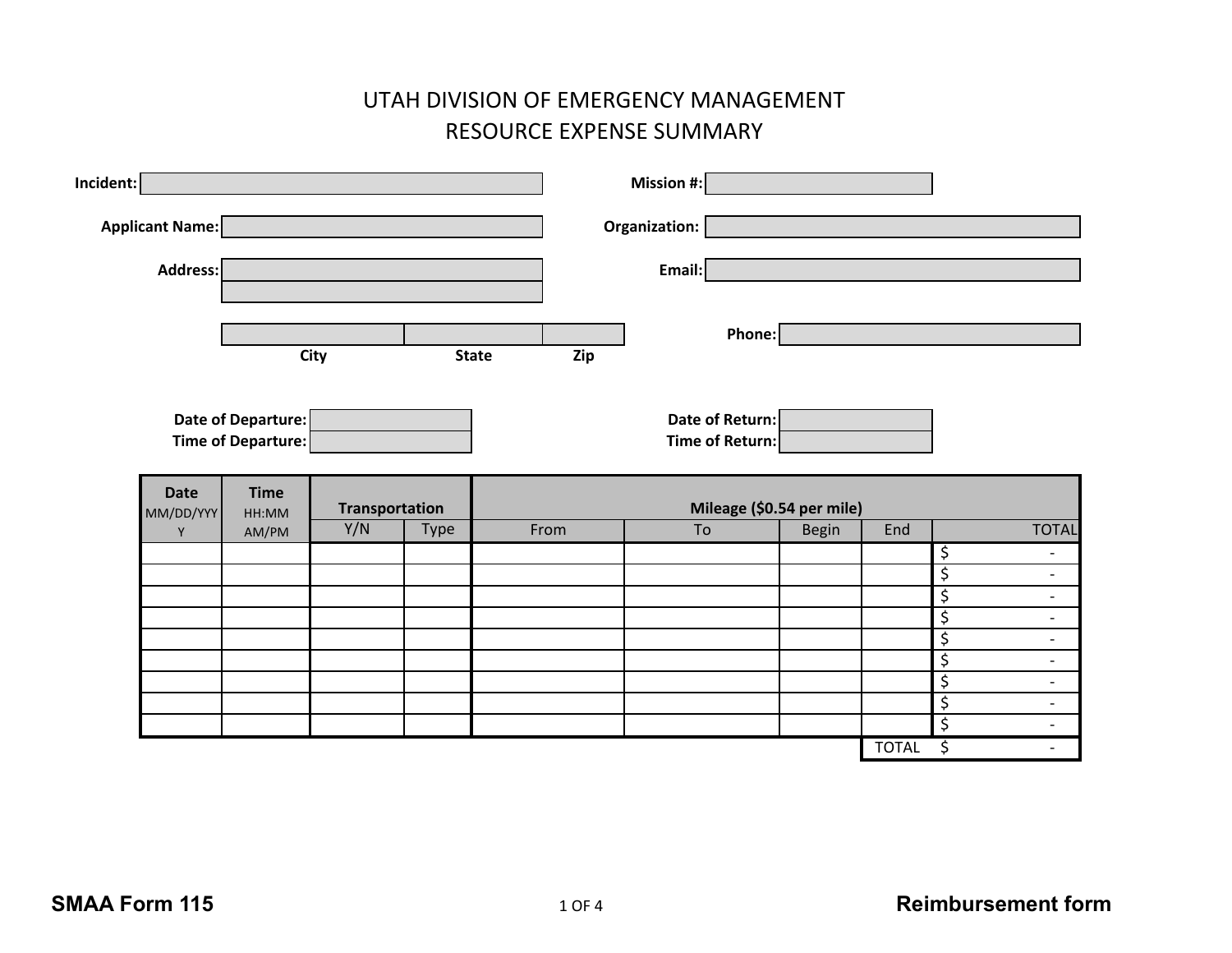## UTAH DIVISION OF EMERGENCY MANAGEMENT RESOURCE EXPENSE SUMMARY

| Incident:                |                      |                          |                  |              |        |                                | <b>Mission #:</b>           |                   |              |                   |
|--------------------------|----------------------|--------------------------|------------------|--------------|--------|--------------------------------|-----------------------------|-------------------|--------------|-------------------|
| <b>Applicant Name:</b>   |                      |                          |                  |              |        | Organization:                  |                             |                   |              |                   |
|                          |                      | Per Diem                 |                  |              |        |                                | Lodging (receipts required) |                   |              |                   |
|                          |                      | Were                     |                  |              |        |                                | <b>Was</b>                  |                   |              |                   |
| <b>Date</b><br>MM/DD/YYY | <b>Time</b><br>HH:MM | <b>Meals</b><br>Provided |                  |              |        | Total                          | Lodging<br>Provided         |                   |              |                   |
| Y                        | AM/PM                | Y/N                      | <b>Breakfast</b> | Lunch        | Dinner | <b>Meals</b>                   | Y/N                         | <b>Hotel Name</b> | Room #       | <b>Guest Name</b> |
|                          |                      |                          |                  |              |        | $\overline{\phantom{a}}$       |                             |                   |              |                   |
|                          |                      |                          |                  |              |        | \$<br>$\overline{\phantom{a}}$ |                             |                   |              |                   |
|                          |                      |                          |                  |              |        | \$<br>$\overline{\phantom{a}}$ |                             |                   |              |                   |
|                          |                      |                          |                  |              |        | \$<br>$\overline{\phantom{a}}$ |                             |                   |              |                   |
|                          |                      |                          |                  |              |        | \$<br>$\overline{\phantom{a}}$ |                             |                   |              |                   |
|                          |                      |                          |                  |              |        | \$<br>$\overline{\phantom{a}}$ |                             |                   |              |                   |
|                          |                      |                          |                  |              |        | \$<br>$\overline{\phantom{0}}$ |                             |                   |              |                   |
|                          |                      |                          |                  |              |        | \$<br>$\overline{\phantom{a}}$ |                             |                   |              |                   |
|                          |                      |                          |                  |              |        | \$<br>$\overline{\phantom{a}}$ |                             |                   |              |                   |
|                          |                      |                          |                  | <b>TOTAL</b> |        | $\overline{\phantom{a}}$       |                             |                   | <b>TOTAL</b> | Ś.                |

| Summary          |  |  |  |  |  |
|------------------|--|--|--|--|--|
| Mileage          |  |  |  |  |  |
| Lodging (rece \$ |  |  |  |  |  |
| <b>Per Diem</b>  |  |  |  |  |  |

**Grand Total for Reimbursement**  $\boldsymbol{\zeta}$  and  $\boldsymbol{\zeta}$  and  $\boldsymbol{\zeta}$  and  $\boldsymbol{\zeta}$ 

**ATTESTATION AND CERTIFICATON:**

I hereby attest and certify all documentation supporting these expenses are included and all items included in this statement were incurred in the discharge of authorized official business and that the amounts are correct, accurate, and subject to review by the State of Utah. I also certify that these costs have not been and will not be reimbursed by another entity. 

| .<br>$\overline{\phantom{a}}$ | ш<br>$ -$ | n.,<br>- - - |
|-------------------------------|-----------|--------------|